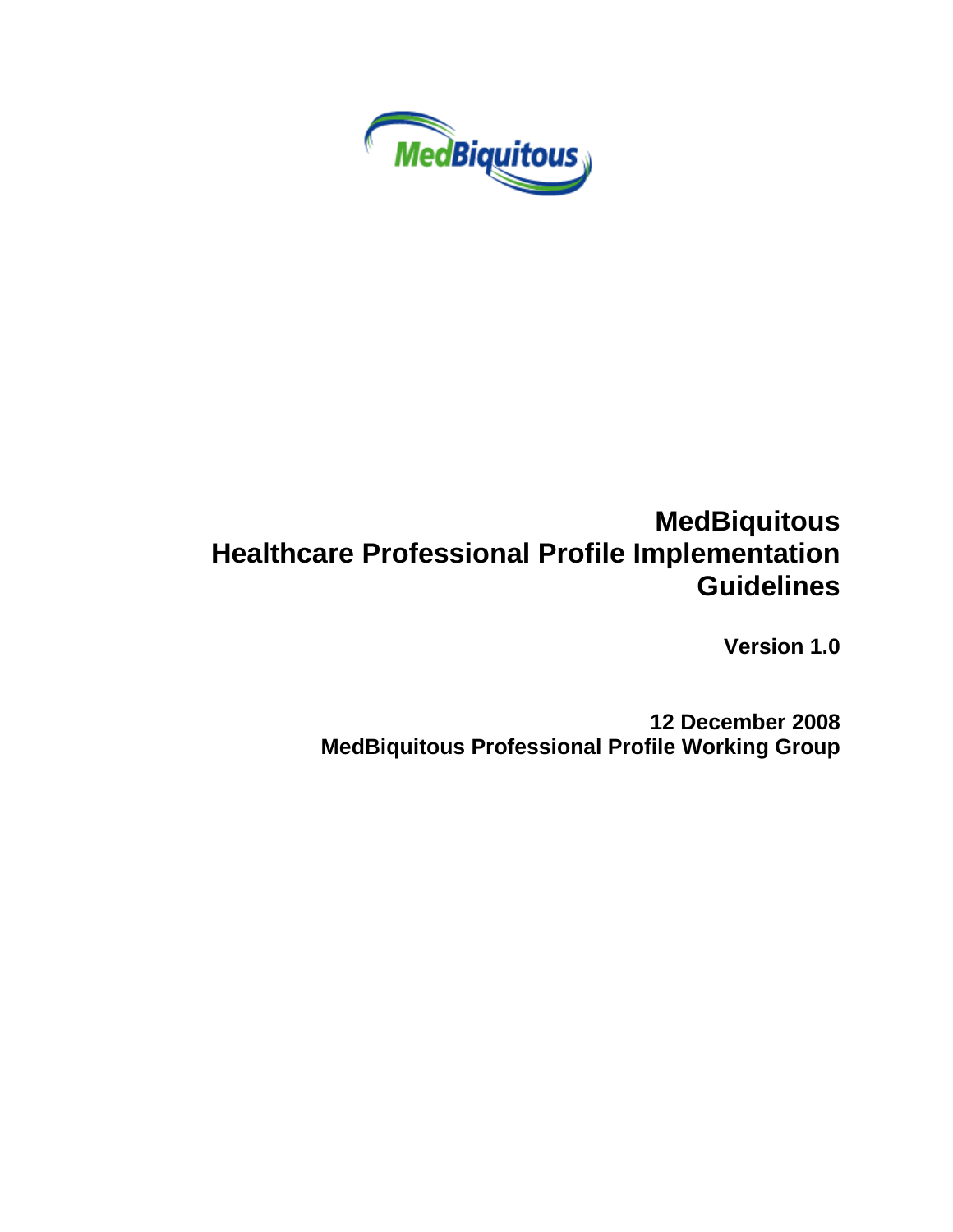| MedBiquitous                                              | Version:                         |
|-----------------------------------------------------------|----------------------------------|
| Healthcare Professional Profile Implementation Guidelines | 2008<br>)ate:<br><b>Jecember</b> |
|                                                           |                                  |

# **Revision History**

| Date             | <b>Version</b> | <b>Description</b> | <b>Author</b>                                   |
|------------------|----------------|--------------------|-------------------------------------------------|
| 12 December 2008 | 1.0            | Initial release    | Valerie Smothers<br>valerie.smothers@medbiq.org |
|                  |                |                    |                                                 |
|                  |                |                    |                                                 |
|                  |                |                    |                                                 |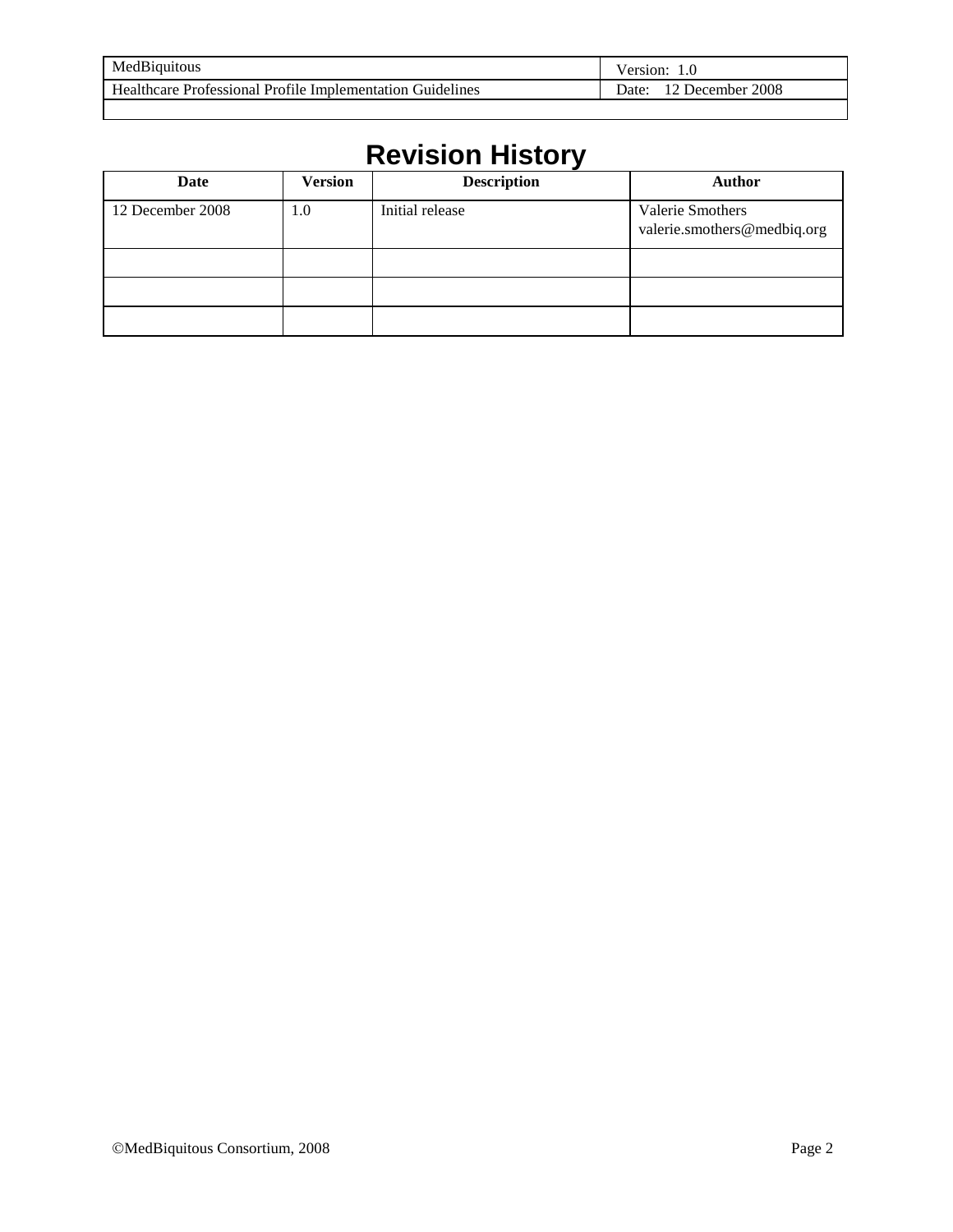| MedBiquitous                                              | /ersion:               |
|-----------------------------------------------------------|------------------------|
| Healthcare Professional Profile Implementation Guidelines | December 2008<br>Date: |

# **MedBiquitous Consortium XML Public License and Terms of Use**

MedBiquitous XML (including schemas, specifications, sample documents, Web services description files, and related items) is provided by the copyright holders under the following license. By obtaining, using, and or copying this work, you (the licensee) agree that you have read, understood, and will comply with the following terms and conditions.

The Consortium hereby grants a perpetual, non-exclusive, non-transferable, license to copy, use, display, perform, modify, make derivative works of, and develop the MedBiquitous XML for any use and without any fee or royalty, provided that you include the following on ALL copies of the MedBiquitous XML or portions thereof, including modifications, that you make.

- 1. Any pre-existing intellectual property disclaimers, notices, or terms and conditions. If none exist, the following notice should be used: "Copyright © [date of XML release] MedBiquitous Consortium. All Rights Reserved. http://www.medbiq.org"
- 2. Notice of any changes or modification to the MedBiquitous XML files.
- 3. Notice that any user is bound by the terms of this license and reference to the full text of this license in a location viewable to users of the redistributed or derivative work.

In the event that the licensee modifies any part of the MedBiquitous XML, it will not then represent to the public, through any act or omission, that the resulting modification is an official specification of the MedBiquitous Consortium unless and until such modification is officially adopted.

THE CONSORTIUM MAKES NO WARRANTIES OR REPRESENTATIONS, EXPRESS OR IMPLIED, WITH RESPECT TO ANY COMPUTER CODE, INCLUDING SCHEMAS, SPECIFICATIONS, SAMPLE DOCUMENTS, WEB SERVICES DESCRIPTION FILES, AND RELATED ITEMS. WITHOUT LIMITING THE FOREGOING, THE CONSORTIUM DISCLAIMS ANY IMPLIED WARRANTIES OF MERCHANTABILITY OR FITNESS FOR A PARTICULAR PURPOSE AND ANY WARRANTY, EXPRESS OR IMPLIED, AGAINST INFRINGEMENT BY THE MEDBIQUITOUS XML OF ANY THIRD PARTY PATENTS, TRADEMARKS, COPYRIGHTS OR OTHER RIGHTS. THE LICENSEE AGREES THAT ALL COMPUTER CODES OR RELATED ITEMS PROVIDED SHALL BE ACCEPTED BY LICENSEE "AS IS". THUS, THE ENTIRE RISK OF NON-PERFORMANCE OF THE MEDBIQUITOUS XML RESTS WITH THE LICENSEE WHO SHALL BEAR ALL COSTS OF ANY SERVICE, REPAIR OR CORRECTION.

IN NO EVENT SHALL THE CONSORTIUM OR ITS MEMBERS BE LIABLE TO THE LICENSEE OR ANY OTHER USER FOR DAMAGES OF ANY NATURE, INCLUDING, WITHOUT LIMITATION, ANY GENERAL, DIRECT, INDIRECT, INCIDENTAL, CONSEQUENTIAL, OR SPECIAL DAMAGES, INCLUDING LOST PROFITS, ARISING OUT OF ANY USE OF MEDBIQUITOUS XML.

LICENSEE SHALL INDEMNIFY THE CONSORTIUM AND EACH OF ITS MEMBERS FROM ANY LOSS, CLAIM, DAMAGE OR LIABILITY (INCLUDING, WITHOUT LIMITATION, PAYMENT OF ATTORNEYS' FEES AND COURT COSTS) ARISING OUT OF MODIFICATION OR USE OF THE MEDBIQUITOUS XML OR ANY RELATED CONTENT OR MATERIAL BY LICENSEE.

LICENSEE SHALL NOT OBTAIN OR ATTEMPT TO OBTAIN ANY PATENTS, COPYRIGHTS OR OTHER PROPRIETARY RIGHTS WITH RESPECT TO THE MEDBIQUITOUS XML.

THIS LICENSE SHALL TERMINATE AUTOMATICALLY IF LICENSEE VIOLATES ANY OF ITS TERMS AND CONDITIONS.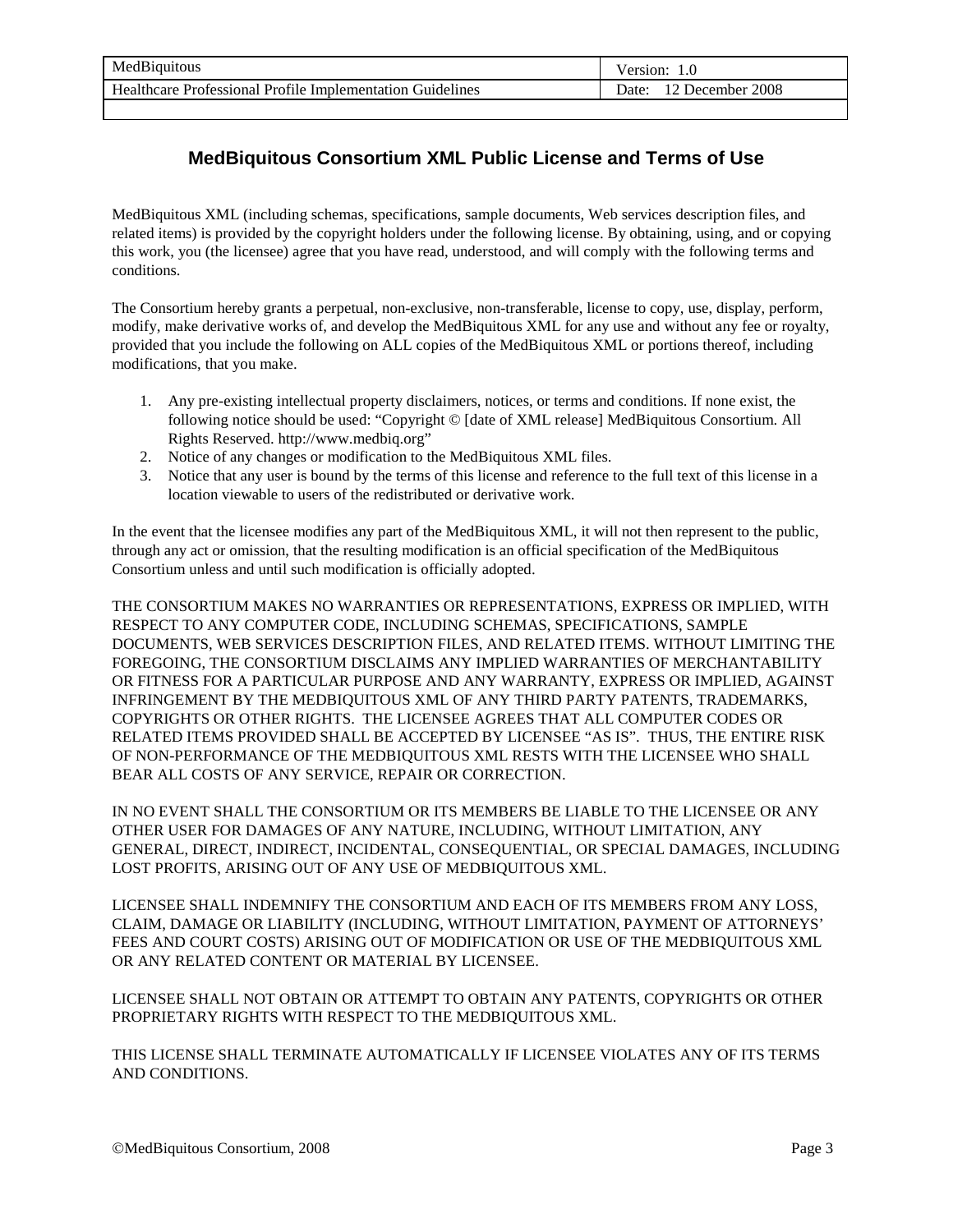| MedBiquitous                                                     | Version:                   |
|------------------------------------------------------------------|----------------------------|
| <b>Healthcare Professional Profile Implementation Guidelines</b> | 2008<br>December.<br>)ate: |

# **Table of Contents**

|    | MedBiquitous Consortium XML Public License and Terms of Use |                                                   | 3  |
|----|-------------------------------------------------------------|---------------------------------------------------|----|
| 1. | Acknowledgements                                            |                                                   | 5  |
| 2. | Overview                                                    |                                                   | 5  |
| 3. |                                                             | General Guidelines for Exchanging Profile Data    | 5  |
|    | 3.1                                                         | Determine Approach for Identifying Individuals    | 6  |
|    | 3.2                                                         | Determine What Profile Data Needs to Be Exchanged | 6  |
|    | 3.3<br>Schema Locations                                     |                                                   | 7  |
|    | 3.4                                                         | Declaring Imported Schema                         | 7  |
|    | 3.5                                                         | Match Identities Across Organizations             | 8  |
|    | 3.6                                                         | Adapt the Schema to Meet Your Requirements        | 9  |
| 4. | References                                                  |                                                   | 10 |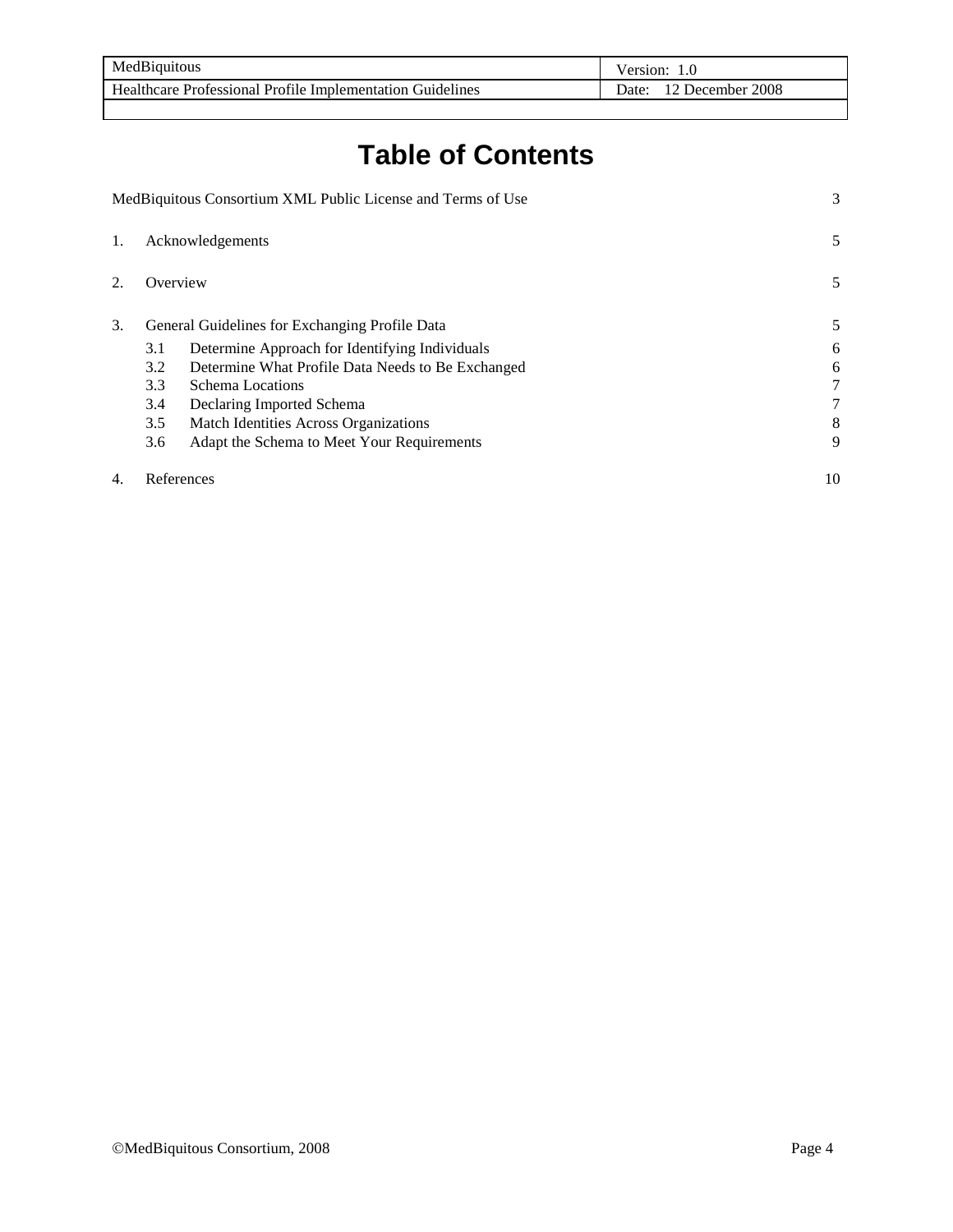| MedBiquitous                                              | /ersion:                 |
|-----------------------------------------------------------|--------------------------|
| Healthcare Professional Profile Implementation Guidelines | 2008<br>December<br>Jate |

# **Healthcare Professional Profile Implementation Guidelines**

# **1. Acknowledgements**

Members of the MedBiquitous Professional Profile Working Group contributed to this document, including:

- Archana Aida, American Board of Pediatrics
- Skip Bartolanzo, American Board of Pediatrics
- Tom Brantigan, TMA Resources
- Susan Bush, Federation of State Medical Boards
- Todd Freter, Sun Microsystems
- Peter Greene, MD, MedBiquitous
- Rob Hawkins, American Board or Medical Specialties
- David Hooper, Federation of State Medical Boards
- Jim Jahrling, American Board of Medical Specialties
- Paul Jolly, Association of American Medical Colleges
- Donald Jones, American College of Chest Physicians
- Wayne Koch, MD, American Head and Neck Society
- Laura Martin, American Board of Pediatrics
- Joseph O'Conner, Educational Commission for Foreign Medical Graduates
- Jody Poet, MedBiquitous
- Monica Quiroz, American Medical Association
- Kelly Reddick, American Board of Pediatrics
- Pam Shellner, American Association of Critical Care Nurses
- Valerie Smothers, MedBiquitous
- Cyndi Streun, Federation of State Medical Boards
- Howard Tanzman, American College of Surgeons
- Todd Tischendorf, CE City
- Toby Vandermark, American Board of Pediatrics

# **2. Overview**

The exchange of data about healthcare professionals is essential to protecting public safety and enabling the practice and education of healthcare professionals. Yet often the organizations that collect and maintain data about healthcare professionals have difficulty in integrating data from multiple sources effectively and efficiently. Standards are essential to facilitate data integration and credentialing.

The Healthcare Professional Profile technology standard allows data collectors to keep their data up-to-date more quickly and effectively. The XML format can also be used for credentialing Web services, potentially aggregating data from several umbrella organizations. The standard allows licensing boards, certifying boards, education certifiers, and research databases to use a common language for data exchange within their own domains and with one another.

This implementation guide provides general guidance for common implementations of the Healthcare Professional Profile version 1.0. Specific adaptations for your environment may be necessary.

# **3. General Guidelines for Exchanging Profile Data**

The Healthcare Professional Profile can be used independently or as part of a larger data exchange process. Some general guidelines on the steps to take in exchanging profile data follow.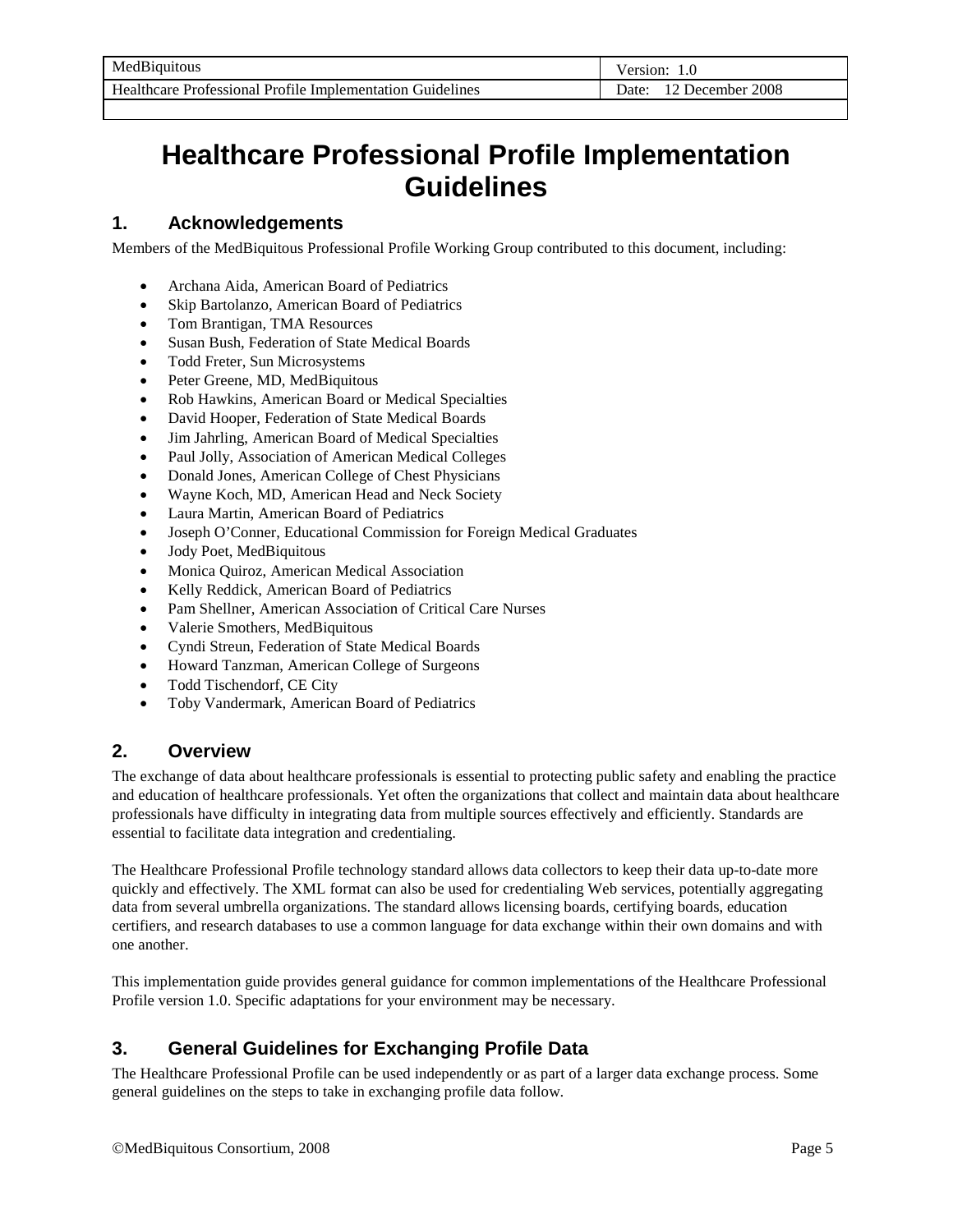|                                                                    | /ersion:      |
|--------------------------------------------------------------------|---------------|
| Healthcare Professional Profile Implementation Guidelines<br>Date: | December 2008 |

## **3.1 Determine Approach for Identifying Individuals**

In some cases there are unique identifiers for an individual that are widely accepted across a particular domain for profession. For example, the US Center for Medicare and Medicaid Services (CMS) uses a National Provider Identifier (NPI) for administrative and financial transactions related to covered healthcare providers. The NPI is a 10-position, intelligence-free numeric identifier (10-digit number).

The Association of American Medical Colleges (AAMC) has a unique identifier for all medical students, medical faculty and all physicians in the US. The following example shows how the UniqueID element would be used to identify an individual using their AAMC id.

#### <UniqueID domain="**AAMC**">**21556222**</UniqueID>

Certified surgeons in the US have a unique identifier form the American Board of Surgery.

#### <UniqueID domain="**ABS**">**888880**</UniqueID>

In US nursing organization, the state license number may be used to identify nurses. The following example shows a license number obtained from the California Board of Registered Nursing.

```
<UniqueID domain="California Board of Registered Nursing"> 
   21556222
</UniqueID>
```
For information exchange within or related to a single organization, the organization's own identifier may be used. The following example shows an American Heart Association unique identifier.

```
<UniqueID domain="American Heart Association"> 
   21556222
</UniqueID>
```
Other potential sources of professional identifiers in the US for other health professions include:

- American Registry of Radiologic Technologists
- Board of Registered Polysomnographic Technologists
- National Board for Respiratory Care
- National Commission on Certification of Physician Assistants
- Nuclear Medicine Technology Certification Board

Many countries outside of the US provide national identifiers for health providers that can be used for data exchange.

### **3.2 Determine What Profile Data Needs to Be Exchanged**

The Healthcare Professional Profile includes a broad range of profile information about a healthcare professional, including:

- Identifiers
- Name
- Address
- Education data
- Professional training data
- Specialty certification data
- Licensure data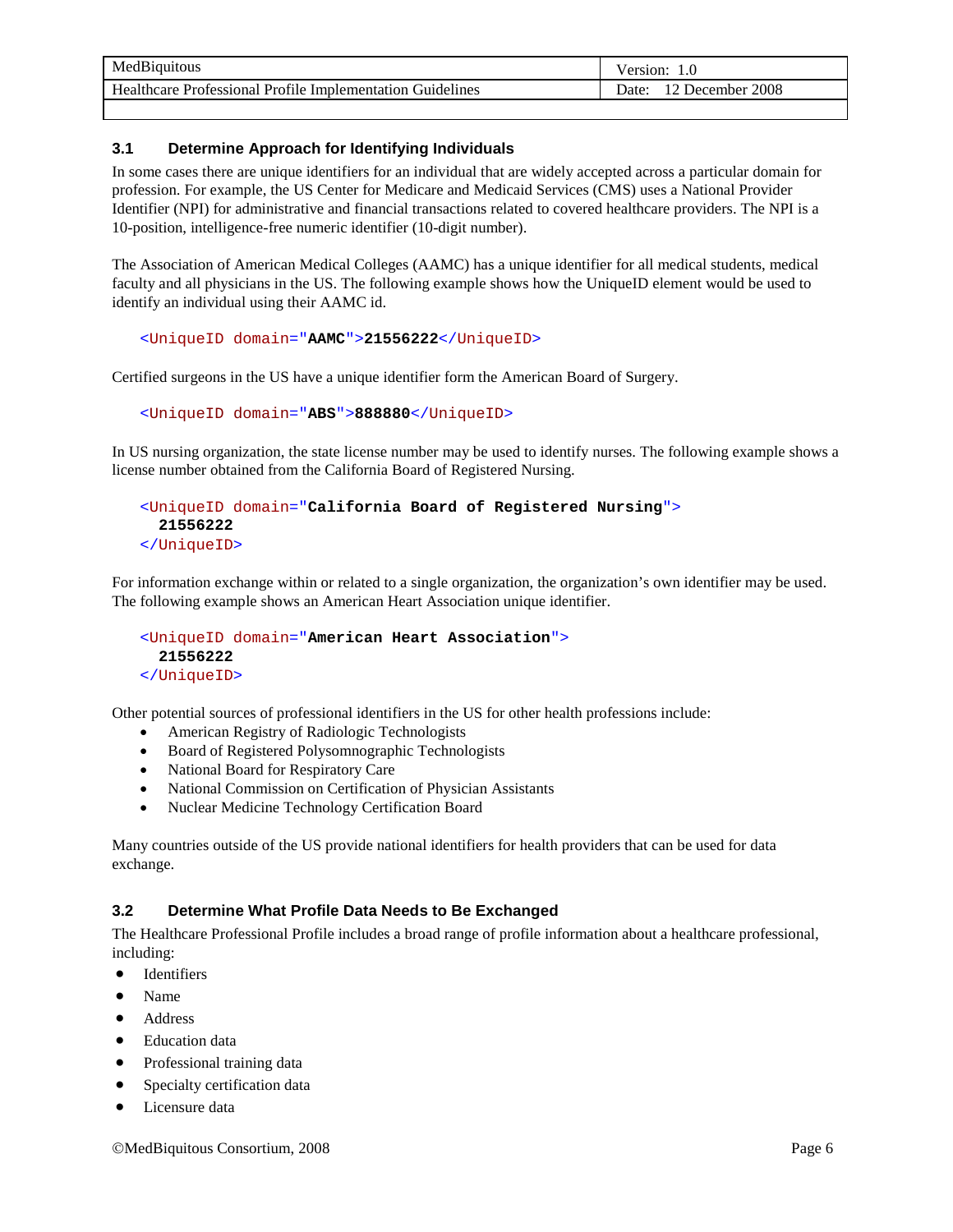- Disciplinary actions data
- Academic appointment data
- Occupation data
- Personal data
- Organizational membership data

There may be several data points that comprise each of these profile components. The data that needs to be exchanged will vary depending on how the data is intended to be used. For example, an organization that compiles specialty certification data will likely need all of the specialty certification data but may not need other data outside of a unique identifier. Confer with partner organizations to determine what data is necessary.

### **3.3 Schema Locations**

In order to validate professional profile instance documents, you may wish to store all of the associated schemas on a local server and reference those local copies for validation. To use local copies, the schema locations of the name and address schemas must be changed within the member.xsd schema document. Change the schemaLocation attribute of the import element to change the location used for validation. The following example shows import statements that have been changed to use local versions of the schemas. In this example, the name.xsd and address.xsd files are in the same directory as the member.xsd. The schemaLocation attribute may use relative referencing, so the example schemaLocation references the file name since the file is in the same directory.

```
<xsd:import namespace="http://ns.medbiq.org/name/v1/"
schemaLocation="name.xsd"/>
<xsd:import namespace="http://ns.medbiq.org/address/v1/"
schemaLocation="address.xsd"/>
```
XML professional profile instance documents may then reference the local copy of the member.xsd schema in the schemaLocation attribute of the root element as in the example below. In this example, the member.xsd schema is in the same directory as the instance document.

```
<Members xmlns="http://ns.medbiq.org/member/v1/"
xmlns:a="http://ns.medbiq.org/address/v1/"
xmlns:n="http://ns.medbiq.org/name/v1/"
xmlns:xsi="http://www.w3.org/2001/XMLSchema-instance"
xsi:schemaLocation="http://ns.medbiq.org/member/v1/ member.xsd">
```
Please note that changing the location of the schemas used for validation does not affect the conformance status of Professional Profile instance document.

### **3.4 Declaring Imported Schema**

The member.xsd schema imports name.xsd and address.xsd. Professional profile instance documents must declare the name and address namespaces if name and address elements are included in the profile. In the following example, the name and address namespaces are declared in the root Members element and assigned a prefix of n and a respectively. Name and address elements are then referenced using the prefix label.

```
<Members xmlns="http://ns.medbiq.org/member/v1/"
xmlns:a="http://ns.medbiq.org/address/v1/"
xmlns:n="http://ns.medbiq.org/name/v1/"
xmlns:xsi="http://www.w3.org/2001/XMLSchema-instance"
xsi:schemaLocation="http://ns.medbiq.org/member/v1/ member.xsd">
   <Member>
```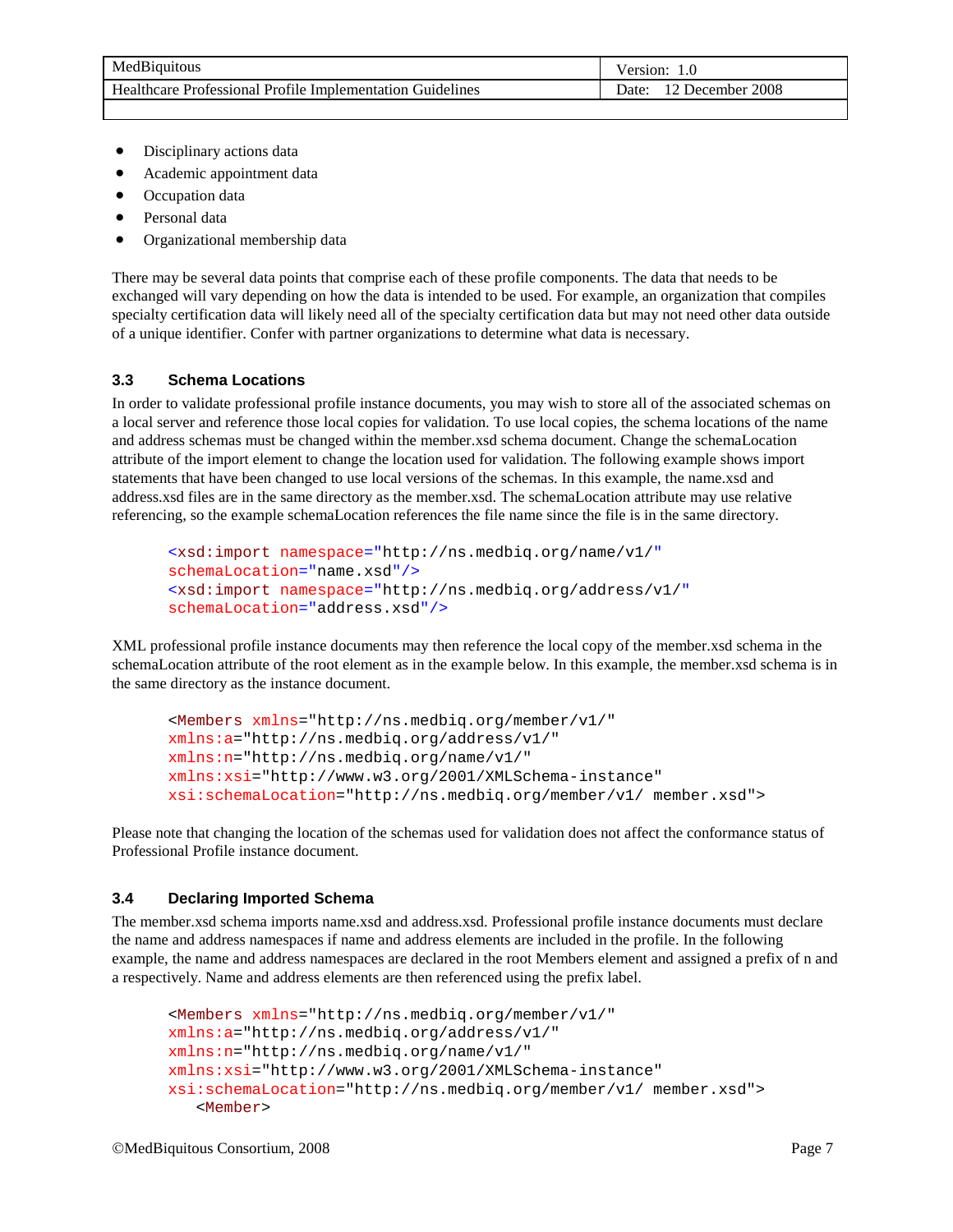| MedBiquitous                                              | ersion:                      |
|-----------------------------------------------------------|------------------------------|
| Healthcare Professional Profile Implementation Guidelines | 2008<br>December .<br>.)ate∙ |
|                                                           |                              |

```
<Name>
         <n:GivenName>Christopher</n:GivenName>
         <n:FamilyName>Smart</n:FamilyName>
      </Name>
      <Address>
         <a:StreetAddressLine>Kammakargatan 39</a:StreetAddressLine>
         <a:City>Stockholm</a:City>
         <a:PostalCode>SE-111 81 </a:PostalCode>
         <a:Country>
            <a:CountryName>Sweden</a:CountryName>
         </a:Country>
      </Address>
   </Member>
</Members>
```
## **3.5 Match Identities Across Organizations**

The duplication of names within databases makes it difficult to resolve an individual's identity across organizations with different identity schemas. The ideal solution for this would be to have a single unique identifier for each clinician to be used by all organizations that track their professional data. Without such an identifier in wide use, it is necessary for organizations that wish to work together to undergo an identity resolution process. Identity resolution typically consists of the following steps.

1. Establish of match points

Together the organizations involved identify what combinations of professional profile elements constitute a match. For example, the organizations may decide that the following elements, when matched across organizations or systems, constitute an identity match:

- GivenName
- FamilyName
- BirthDate
- TaxNumber
- GraduationDate
- 2. Exchange profile data.

Organization A sends Organization B a subset of its member/professional database using the Professional Profile standard format. The subset must include the data used as match points as well as the unique identifier for the individual used by Organization A.

3. Compare data to determine matches

Organization B writes a program to compare received data with data in their database. The program maps data records from one database to the other based on the match points identified in step 1. If there are near matches, staff from Organization B may work with staff from Organization A to resolve those identities. Some records will likely go unmatched.

4. Record unique ids of data partners

For those matches considered a match, Organization B records the unique identifier used by Organization A in its database. Organization B then sends Organization A Professional Profile data indicating both the Organization A unique identifier and the Organization B unique Identifier, allowing Organization A to save the Organization B identifier in its database.

5. Web services resolution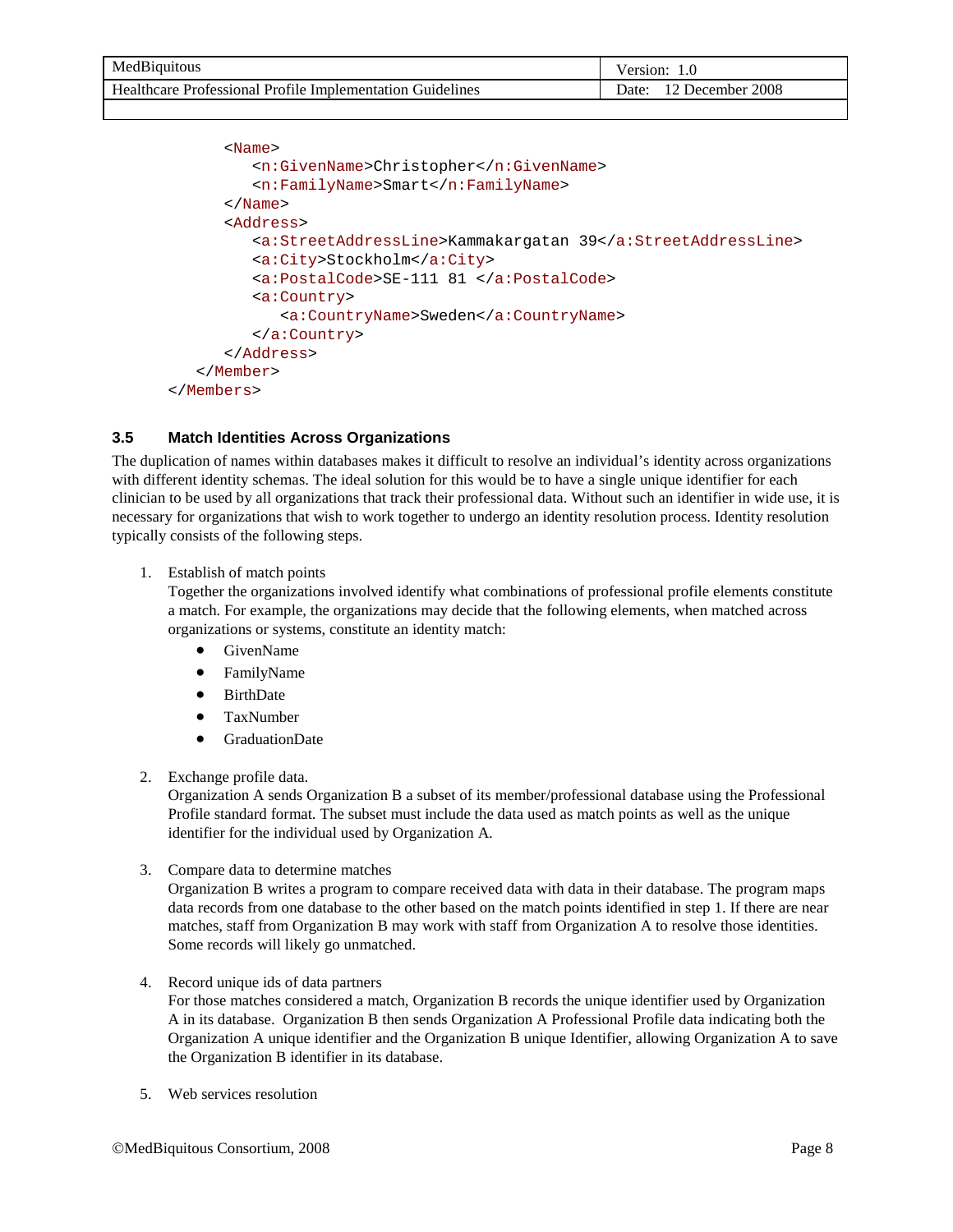| MedBiquitous                                                  | ersion/                    |
|---------------------------------------------------------------|----------------------------|
| Professional Profile Implementation Guidelines<br>Healthcare, | 2008<br>December .<br>Jate |

Once the initial matching has been achieved, the organizations may choose to use Web services to match individual identity records on an as needed basis. For more information, see Professional Profile Web Services Description (pending) or contact Valerie Smothers [\(valerie.smothers@medbiq.org\)](mailto:valerie.smothers@medbiq.org).

## **3.6 Adapt the Schema to Meet Your Requirements**

If an analysis of the professional profile shows a gap between the data the profile addresses and the data required for exchange, the schema may be extended to incorporate new data. To extend the professional profile, take the following steps.

### 1. **Write a new XML schema for new data elements and declare a targetNamespace.**

Develop a new XSD schema that defines the data elements that are missing from the professional profile. All new elements must be associated with a namespace. This can be achieved by using the XSD targetNamespace attribute. The following example defines an element called TestScore that can be used to send the name and score of a particular test taken by an individual. The schema defines http://ns.myurl.com/testscore/ as the targetNamespace, so the TestScore element is associated with that namespace.

```
<?xml version="1.0" encoding="UTF-8"?>
<xs:schema targetNamespace="http://ns.myurl.com/testscore/"
xmlns="http://ns.myurl.com/testscore/"
xmlns:xs="http://www.w3.org/2001/XMLSchema"
elementFormDefault="qualified" attributeFormDefault="unqualified">
   <xs:element name="TestScore">
      <xs:complexType>
         <xs:sequence>
            <xs:element name="TestName" type="xs:string"/>
            <xs:element name="Score" type="xs:integer"/>
         </xs:sequence>
      </xs:complexType>
   </xs:element>
</xs:schema>
```
2. **Place new namespace qualified elements in the XtensibleInfo element in the XML instance document.** The XtensibleInfo element of the professional profile was designed to enable extension of the profile. When creating an instance document of the professional profile, declare the namespace of the schema with new data elements in the instance document. Usually this is done by declaring the namespace in the root element and assigning a prefix to the namespace. Then the prefix can be used when referencing the new elements. You may also declare a default namespace for an element and its subelements by declaring the namespace in the uppermost element belonging to that namespace.

In the example below, the prefix t is declared for the<http://ns.myurl.com/testscore/> namespace within the Members root element. The t prefix is then used to label the TestScore element and its subelements, which are referenced within XtensibleInfo.

```
<?xml version="1.0" encoding="UTF-8"?>
<Members xmlns="http://ns.medbiq.org/member/v1/"
xmlns:a="http://ns.medbiq.org/address/v1/"
xmlns:n="http://ns.medbiq.org/name/v1/"
xmlns:t="http://ns.myurl.com/testscore/"
xmlns:xsi="http://www.w3.org/2001/XMLSchema-instance"
xsi:schemaLocation="http://ns.medbiq.org/member/v1/ member.xsd">
   <Member>
```